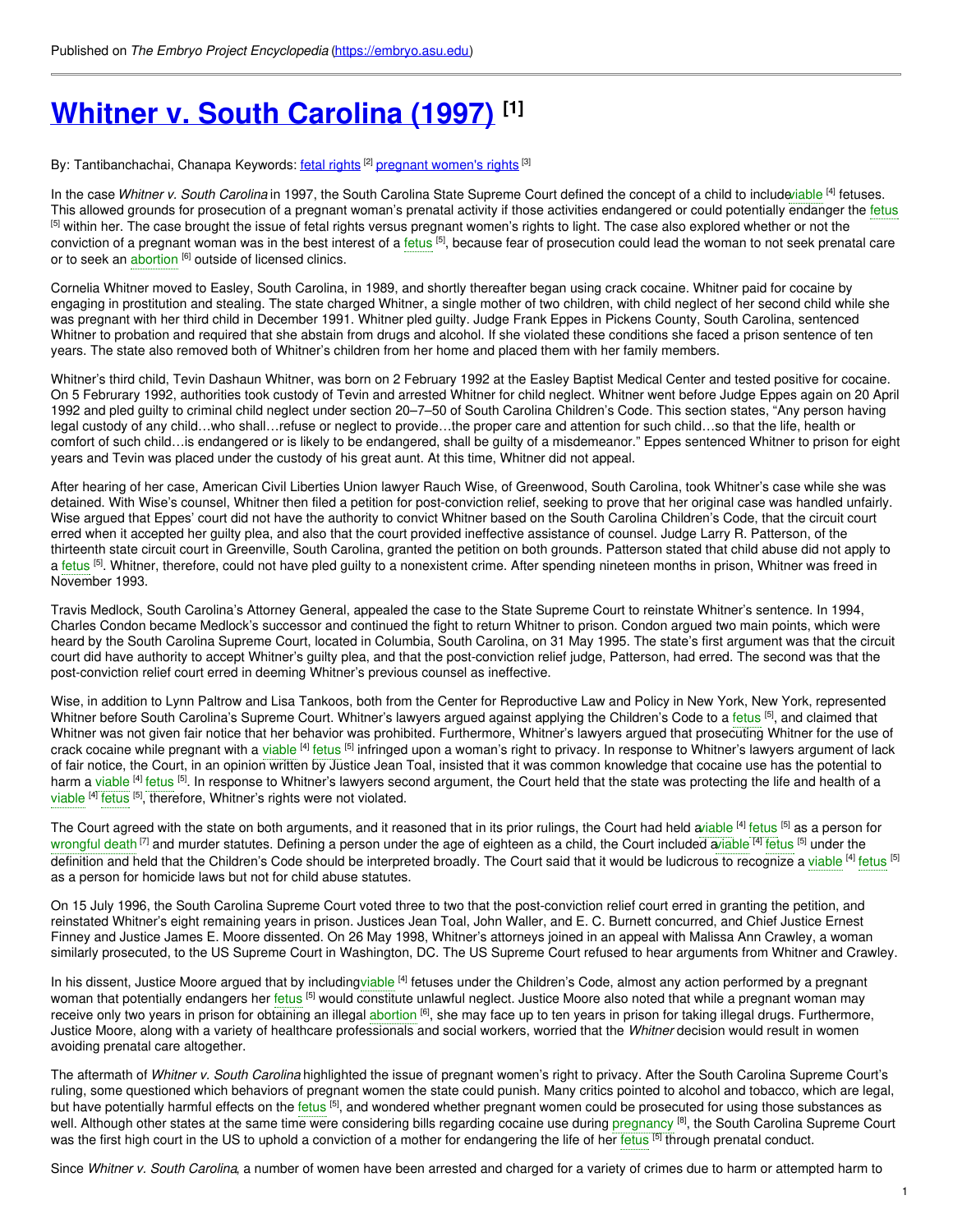their fetuses. The charges include drug trafficking, child abuse, child endangerment, attempted murder, and murder. In regard to the prosecution and punishment of pregnant women, a number of medical and public health associations have released public statements in opposition to such practices. These associations include the American Medical [Association](https://embryo.asu.edu/search?text=American%20Medical%20Association) <sup>[9]</sup>, the American Academy of Pediatrics, the American College of Obstetricians <sup>[10]</sup> and [Gynecologists,](https://embryo.asu.edu/search?text=American%20College%20of%20Obstetricians) and the American Public Health Association, among others. All of their statements echoed the same concern that women will decline prenatal or open medical care and social support out of fear of prosecution.

As of 1 September 2010, fifteen states ruled substance abuse during[pregnancy](https://embryo.asu.edu/search?text=pregnancy) <sup>[8]</sup> as child abuse and three considered it grounds for involuntary commitment to a substance abuse treatment or mental health institution. As of 2010, only nineteen states offered drug treatment programs for pregnant women and only nine gave priority access, or top priority to services, to pregnant women.

# **Sources**

- 1. American Academy of Pediatrics. "Drug-exposed infants."*Pediatrics* 96 (1995): 364–7. <http://pediatrics.aappublications.org/content/96/2/364.full.pdf+html> <sup>[11]</sup> (Accessed November 25, 2014).
- 2. American College of [Obstetricians](https://embryo.asu.edu/search?text=American%20College%20of%20Obstetricians)<sup>[10]</sup> and Gynecologists, and Committee on Health Care for Underserved Women. "Substance abuse reporting and [pregnancy](https://embryo.asu.edu/search?text=pregnancy) [8]: the role of the obstetrician-gynecologist."*Committee Opinion* 473 (2011): 1–2. [http://www.acog.org/~/media/Committee%20Opinions/Committee%20on%20Health%20Care%20for%20Underserved%20Women/co473.pdf?](http://www.acog.org/~/media/Committee%20Opinions/Committee%20on%20Health%20Care%20for%20Underserved%20Women/co473.pdf?dmc=1&ts=20120317T0442562459) dmc=1&ts=20120317T0442562459 [12] (Accessed November 25, 2014).
- 3. Burdge, Roger. "Whitner v. South Carolina: Child abuse laws to apply t[oviable](https://embryo.asu.edu/search?text=viable) [4] fetuses." *Journal of Law & Family Studies*1 (1999): 277– 85.
- 4. Chervenak, Frank A., and Laurence B. McCullough. "Legal intervention [duringpregnancy](https://embryo.asu.edu/search?text=American%20Medical%20Association) [8]." *The Journal of theAmerican Medical Association [9]* 265 (1991): 1953.
- 5. Coady, Regina M. "Extending child abuse protection to th[eviable](https://embryo.asu.edu/search?text=viable) [4] [fetus](https://embryo.asu.edu/search?text=fetus) [5]: Whitner v. State of South Carolina."*St. John's Law Review* 71 (1997): 667–90. <u><http://scholarship.law.stjohns.edu/cgi/viewcontent.cgi?article=1581&context=lawreview></u> <sup>[13]</sup> (Accessed November 25, 2014).
- 6. Dubler, Ariela R. "Monitoring Motherhood." *The Yale Law Journal* 106 (1996): 935–40.
- 7. Mochow, Suzanne Painter. "Whitner v. South Carolina: Criminal prosecution for abuse o[ffetus](https://embryo.asu.edu/search?text=fetus) [5]." *Journal of Juvenile Law* 18 (1997): 238– 42.
- 8. Parks, Kellam T. "Protecting th[efetus](https://embryo.asu.edu/search?text=fetus) [5]: The criminalization of prenatal drug use."*William & Mary Journal of Women and the Law*5 (1998): 245–71. <u><http://scholarship.law.wm.edu/cgi/viewcontent.cgi?article=1253&context=wmjowl></u> <sup>[14]</sup> (Accessed November 25, 2014).
- 9. South Carolina Children's Code § 20–7–10 (1976). <u><http://www.scstatehouse.gov/archives/CodeofLaws2000/t20c007.php></u> <sup>[15]</sup> (Accessed November 4, 2014).
- 10. Whitner v. South Carolina. 492 S.E.2d 777 (1997),*cert. denied*, 118 S. Ct. 1857 (1998).http://scholar.google.com/scholar\_case? [q=whitner+v.+south+carolina&hl=en&as\\_sdt=806&case=15681446953069989830&scilh=0](http://scholar.google.com/scholar_case?q=whitner+v.+south+carolina&hl=en&as_sdt=806&case=15681446953069989830&scilh=0) [16] (Accessed November 4, 2014).

In the case Whitner v. South Carolina in 1997, the South Carolina State Supreme Court defined the concept of a child to include viable fetuses. This allowed grounds for prosecution of a pregnant womanÕs prenatal activity if those activities endangered or could potentially endanger the fetus within her. The case brought the issue of fetal rights versus pregnant womenÕs rights to light. The case also explored whether or not the conviction of a pregnant woman was in the best interest of a fetus, because fear of prosecution could lead the woman to not seek prenatal care or to seek an abortion outside of licensed clinics.

### **Subject**

South Carolina. [Supreme](https://embryo.asu.edu/library-congress-subject-headings/south-carolina-supreme-court) Court<sup>[17]</sup> [Embryos](https://embryo.asu.edu/library-congress-subject-headings/embryos) <sup>[18]</sup> [Reproductive](https://embryo.asu.edu/library-congress-subject-headings/reproductive-rights) rights <sup>[19]</sup> [Pregnancy](https://embryo.asu.edu/library-congress-subject-headings/pregnancy) <sup>[20]</sup> [Fetus--Legal](https://embryo.asu.edu/library-congress-subject-headings/fetus-legal-status-laws-etc) status, laws, etc<sup>[21]</sup> [Abortion](https://embryo.asu.edu/library-congress-subject-headings/abortion) <sup>[22]</sup> [Prenatal](https://embryo.asu.edu/library-congress-subject-headings/prenatal-care) care <sup>[23]</sup> [Cocaine](https://embryo.asu.edu/library-congress-subject-headings/cocaine) <sup>[24]</sup> [American](https://embryo.asu.edu/library-congress-subject-headings/american-civil-liberties-union-south-carolina) Civil Liberties Union of South Carolina<sup>[25]</sup> Center for [Reproductive](https://embryo.asu.edu/library-congress-subject-headings/center-reproductive-law-and-policy) Law and Policy <sup>[26]</sup> Child [abuse](https://embryo.asu.edu/library-congress-subject-headings/child-abuse) <sup>[27]</sup> Embryonic and Fetal [Development](https://embryo.asu.edu/medical-subject-headings/embryonic-and-fetal-development) <sup>[28]</sup> [Prenatal](https://embryo.asu.edu/medical-subject-headings/prenatal-care) Care <sup>[29]</sup> Prenatal [Exposure](https://embryo.asu.edu/medical-subject-headings/prenatal-exposure-delayed-effects) Delayed Effects <sup>[30]</sup>

### **Topic**

[Legal](https://embryo.asu.edu/topics/legal) <sup>[31]</sup> [Reproduction](https://embryo.asu.edu/topics/reproduction) <sup>[32]</sup>

### **Publisher**

Arizona State University. School of Life Sciences. Center for Biology and Society. Embryo Project Encyclopedia.

### **Rights**

Copyright Arizona Board of Regents Licensed as Creative Commons Attribution-NonCommercial-Share Alike 3.0 Unported (CC BY-NC-SA 3.0) http://creativecommons.org/licenses/by-nc-sa/3.0/

### **Format**

[Articles](https://embryo.asu.edu/formats/articles)<sup>[33]</sup>

**Last Modified** Wednesday, July 4, 2018 - 04:40

**DC Date Accessioned** Sunday, November 30, 2014 - 18:16

**DC Date Available** Sunday, November 30, 2014 - 18:16

### **DC Date Created**